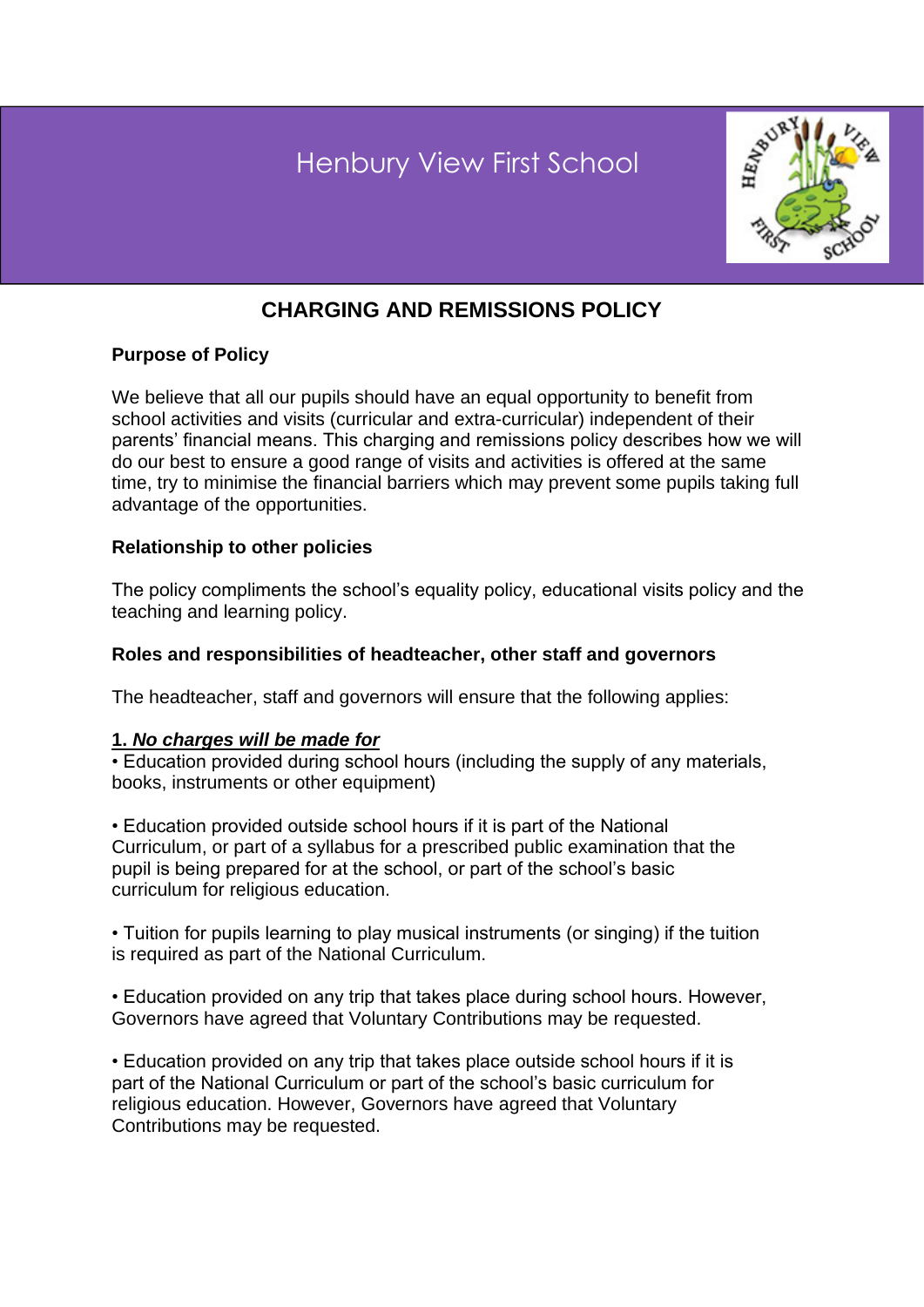• Transport provided in connection with an educational trip. However, Governors have agreed that Voluntary Contributions may be requested.

• Visitors that support the teaching and learning within school. However Governors have agreed that Voluntary Contributions may be requested.

# **2.** *Activities for which charges may be made*

• Activities outside school hours – Non-residential activities (other than those listed in 1 above), which take place outside school hours, but only if the majority of the time spent on that activity takes place outside school hours (time spent on travel counts in this calculation if the travel itself occurs during school hours.

• Residential activities – Board and lodging costs (but only those costs) of residential trips deemed to take place during school time. However, pupils whose parents are in receipt of certain benefits (see point 3 below) may not be charged for board and lodging costs. If insufficient funds are not collected the trip may have to be cancelled and in this case all payments received will be refunded.

- Residential trips deemed to take place outside school time (other than for those activities listed in 1 above).
- When any trip is arranged parents will be notified of the policy for allocating places.
- Music tuition for individuals or groups of any appropriate size.

#### **3.** *Families qualifying for remission or help with charges:*

In order to remove financial barriers from disadvantaged pupils, the governing body has agreed that some activities and visits where charges can legally be made will be offered at no charge or a reduced charge to parents in particular circumstances. This remissions policy sets out the circumstances in which charges will be waived. Criteria for qualification for remission are given below:

Parents in receipt of –

- Universal Credit
- Guaranteed State Pension
- Universal Credit Equivalents (Job Seekers, Child Tax credit etc )

Additional categories of parents may claim help with some costs in some circumstances, which will be decided by the governing body taking into account as to whether additional help is justified.

The Head Teacher has the discretion to offer reduced/free club fees for our own wrap around care (Breakfast Club) where a family is in financial difficulty due to long term hospital treatment or similar.